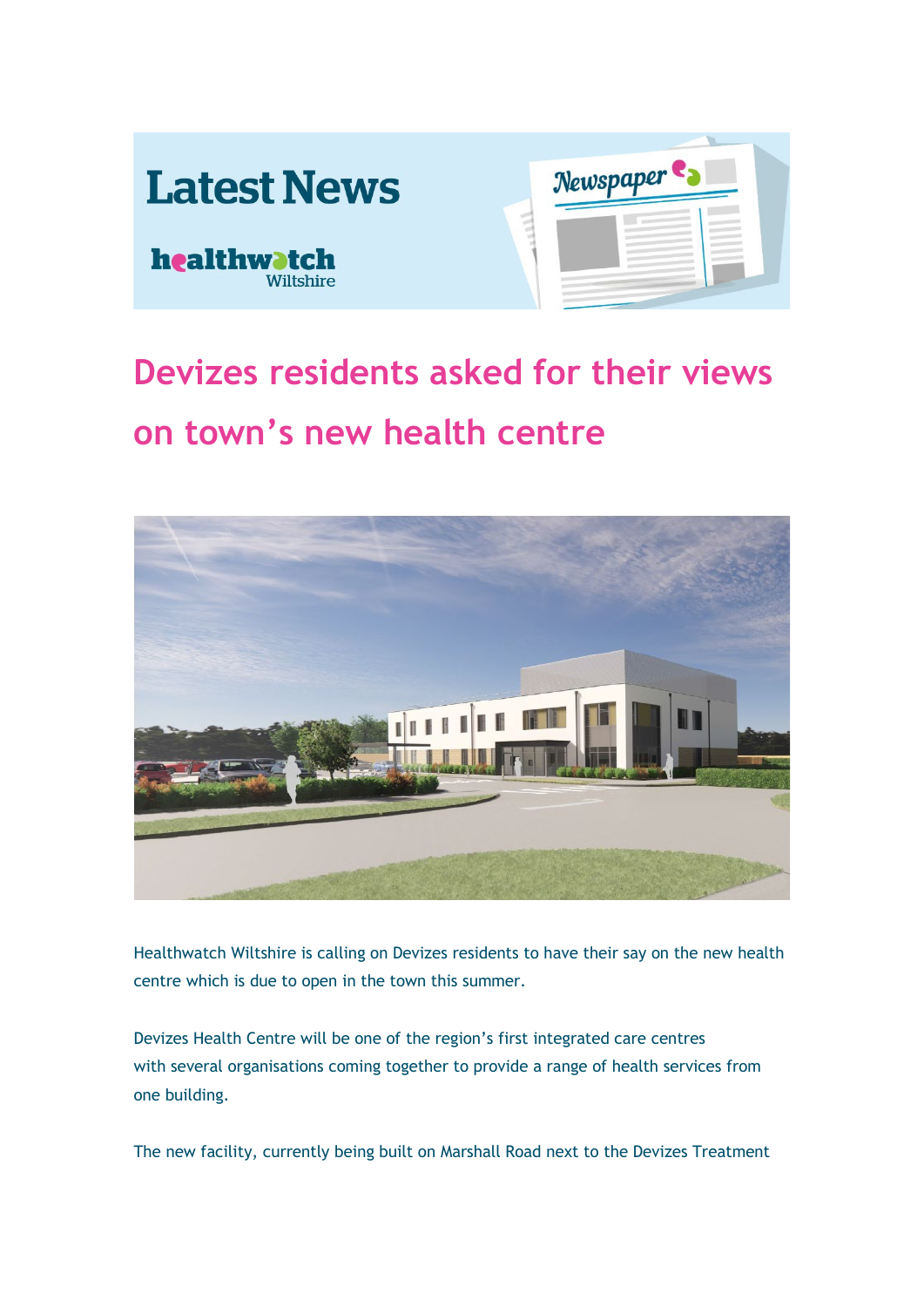Centre and Green Lane Hospital, is designed to give additional space for health services in the area, making it easier for patients to access the care they need locally all under one roof.

Healthcare professionals from four local GP surgeries will provide patients with same day or next day medical care, as well as routine blood tests and clinics for things like asthma and diabetes, after being referred by their own GP surgery.

Royal United Hospitals Bath NHS Foundation Trust (RUH) will be providing outpatient services including audiology, care of the elderly, paediatrics, rheumatology and urology, while Avon and Wiltshire Mental Health Partnership NHS Trust (AWP) will provide some of its mental health services from the new health centre.

The arrival of the new centre will also mark the closure of Devizes Community Hospital, with services currently provided there moving to the new site.

## **Share your views**

Bath and North East Somerset, Swindon and Wiltshire Clinical Commissioning Group (BSW CCG) has asked Healthwatch Wiltshire to find out how you would like to access services at Devizes Health Centre and what opening hours would suit you.

**Stacey Sims**, Healthwatch Wiltshire Manager, said: "We are keen to hear from Devizes residents about how these services will work for you. Your views will help ensure these services meet your needs."

The survey is available at [smartsurvey.co.uk/s/DevizesHC](https://www.smartsurvey.co.uk/s/DevizesHC/)

Due to the design of our survey, it may be easier to complete it on a larger screen, such as a computer, laptop or tablet.

You can also call us on **01225 434218** to complete the survey over the phone, or ask for a paper copy to be sent to you.